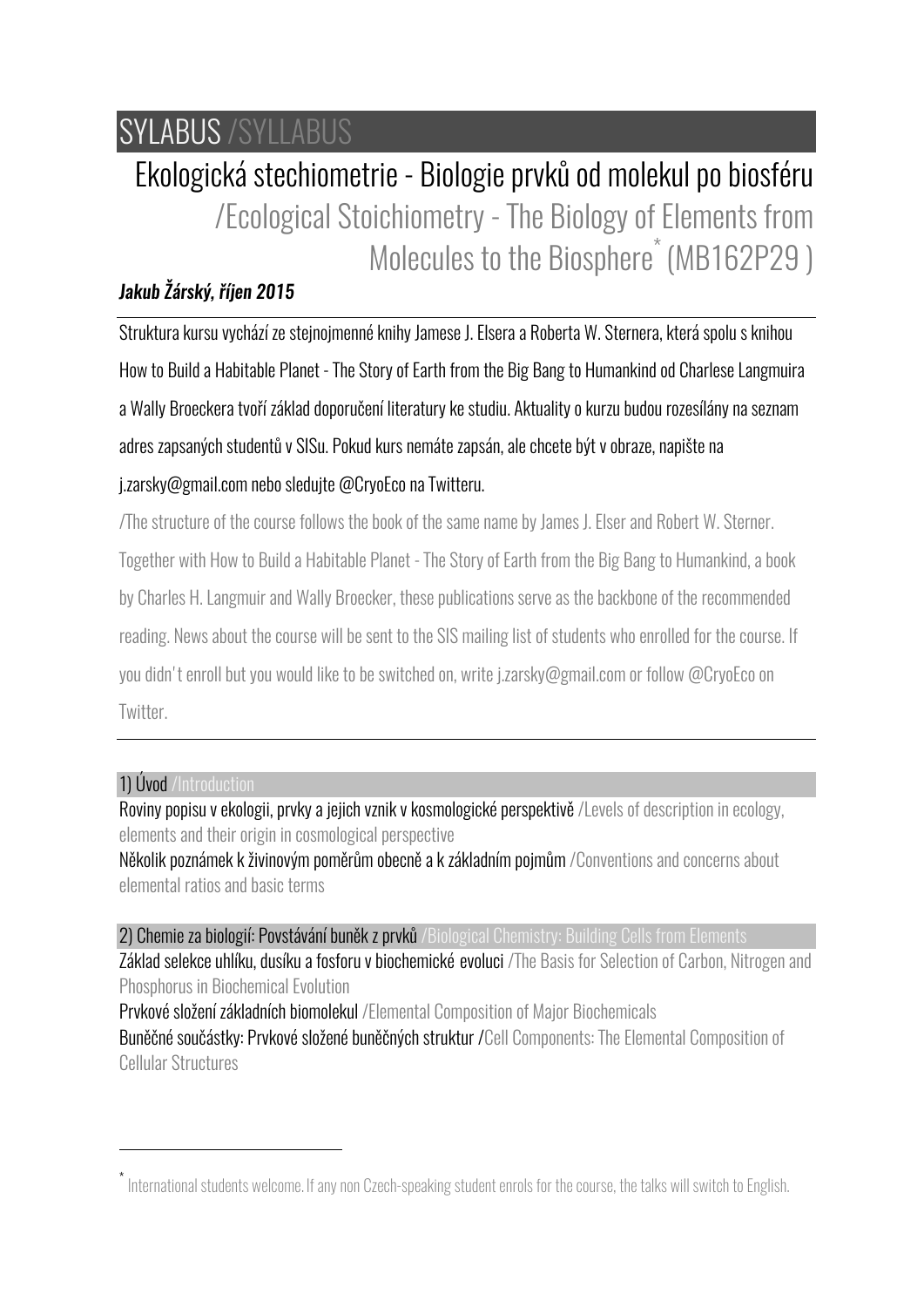3) Stechiometrie autotrofního růstu: Rozrůzněnost na bázi potravních sítí /The Stoichiometry of Autotroph Growth: Variation at the Base of Food Webs

Základy na buněčné a fyziologické úrovni /Cellular and Physiological Bases

C:N:P stechiometrie tkání vyšších rostlin /C:N:P Stoichiometry of Entire Higher Plants

Autotrofové v zajetí /Autotrophs in captivity

Teorie autotrofní stechiometrie /Theories of Autotroph Stoichiometry

Autotrofové v divoké přírodě: Oceány, sladké vody a pevnina /Autotrophs in the Wild: Oceans, Lakes and Land Příčiny variability v rostlinných poměrech C:N:P v přírodě /Causes of Variation in Autotroph C:N:P in Nature

4) Jak dát dohromady zvíře: Stechiometrie živočichů /How to build an Animal: The Stoichiometry of Metazoans

Biochemické a biologické faktory určující prvkové složení těla /Biochemical and Biological Determinants of Body Elemental Composition

Stechiometrie bezobratlých - C:N:P zooplanktonu a hmyzu /Invertebrate stoichiometry - C:N:P in Zooplankton and Insects

Faktory určující C:N:P bezobratlých: Hypotéza růstové rychlosti /Determinants of C:N:P in Invertebrates: The Growth Rate Hypothesis

Molekulární biologie a C:N:P stechiometrie růstu, aneb ekosystémoví badatelé na scestí /Molecular Biology and the C:N:P Stoichiometry of Growth, or Ecosystem Scientists Go Astray

Jednoduchý molekulárně kinetický model vztahu růstové rychlosti a C:N:P /A Simple Molecular- Kinetic Model of the Growth Rate-C:N:P Connection

Investice do strukturních prvků a stechiometrie bezobratlých /Structural Investment and the Stoichiometry of **Vertebrates** 

Prvkové složení a velikost těl /Elemental Composition and Body Size

Nevyvážené zdroje a růst u živočichů /Imbalanced Resources and Animal Growth

Hmotnostní bilance růstových procesů /Mass Balance in Growth Processes

Maximalizace zisku v chemii a v ekologii /Maximizing Yield in Chemistry and in Ecology

Limitující faktory pro heterotrofní růst: Vznik teorie prahového prvkového poměru /Limiting Factors for

Heterotroph Growth: Development of Threshold Element Ratio Theory

Efektivita růstu /Growth Efficiency

5) Stechiometrie recyklace živin řízené konzumenty /The Stoichiometry of Consumer-Driven Nutrient

Stručná historie studií recyklace živin řízené konzumenty /A Brief History of Studies of Consumer-Driven Nutrient Recycling

Stechiometrická teorie recyklace živin konzumací /Stoichiometric Theories of Consumer-Driven Nutrient Recycling

Důkazy o rozdílné recyklaci dusíku a fosforu konzumací /Evidence That Consumers Differentially Recycle Nitrogen and Phosphorus

Mikrobiální mineralizace /Microbial Mineralization

Stechiometrie recyklace živin u bezobratlých /The Stoichiometry of Consumer-Driven Nutrient Recycling by Vertebrates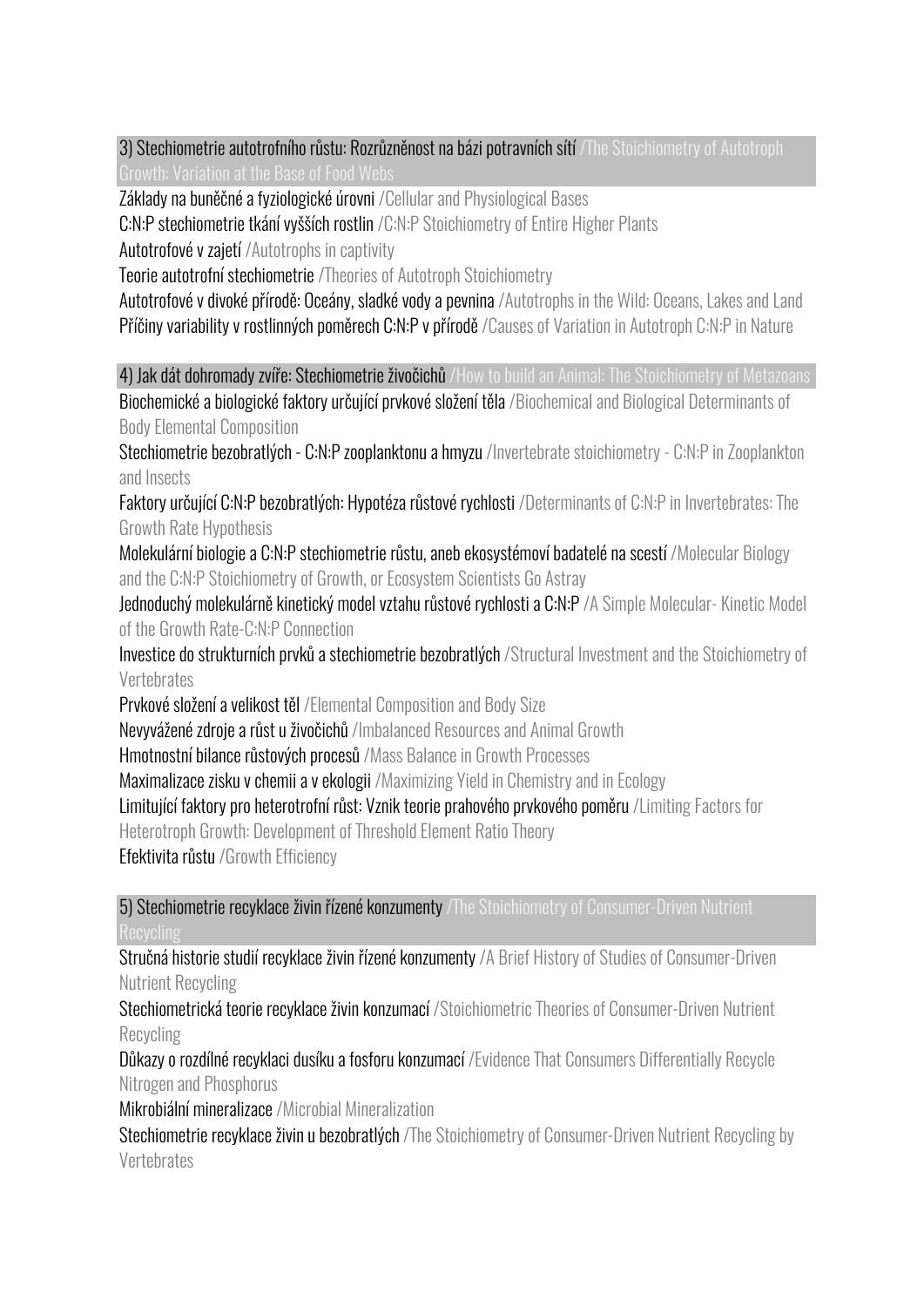6) Stechiometrie společenstev /Stoichiometry in Communities: Dynamics and Interactions

Druhové interakce /Species Interactions

Pozitivní zpětné vazby a vícečetné rovnovážné stavy /Positive Feedbacks and Multiple Stable States Trofické kaskády /Trophic Cascades

Světlo: Vliv živin na úrovni společenstev /Light: Nutrient Effects at the Community Level

Zpětné vazby zapříčiněné limitacemi v poměrech živin ve vysokostébelné prérii /Feedbacks Owing to the "Constraints of Stuff": C:N Ratios in Tall-Grass Prairie

7) Stoichiometrie velkých měřítek: Ekosystémy v čase a prostoru /Big-Scale Stoichiometry: Ecosystems in Space and Time

Empirické patrnosti ve stechiometrii ekosystémů /Empirical Patterns in Ecosystem Stoichiometry Vazby v rámci stechiometrie růstu biomasy: Využívání jedné substance k získání jiné /Linkages in the Stoichiometry of Biomass Yield: Using One Substance to Obtain Another

Efektivita využití živin na úrovni ekosystému /Nutrient Use Efficiency at the Ecosystem Level

Stechiometrie produkce potravních sítí: Nový termín, efektivita využití uhlíků /The Stoichiometry of Food-

Chain Production: A New Term, Carbon Use Efficiency

Osud primární produkce /The Fate of Primary Production

Globální změna /Global Change

8) Rekapitulace a integrace poznatků na příkladech ze sladkovodního prostředí (Veronika Sacherová), oceánů (Michal Koblížek) a ledovců (Jakub Žárský) /Recapitulation and integration using examples from fresh waters,

### Doporučená četba /Recommended reading:

Bennett, E., Elser, J., 2011. A broken biogeochemical cycle. Nature 478.

Borer, E.T., Bracken, M.E.S., Seabloom, E.W., Smith, J.E., Cebrian, J., Cleland, E.E., Elser, J.J., Fagan, W.F., Gruner, D.S., Harpole, W.S., Hillebrand, H., Kerkhoff, A.J., Ngai, J.T., 2013. Global biogeography of autotroph chemistry: is insolation a driving force? Oikos 122, 1121-1130. doi:10.1111/j.1600-0706.2013.00465.x

Elser, J.J., 2012. Phosphorus: a limiting nutrient for humanity? Curr. Opin. Biotechnol. 23, 833-838. doi:10.1016/j.copbio.2012.03.001

Elser, J.J., Acquisti, C., Kumar, S., 2011. Stoichiogenomics: the evolutionary ecology of macromolecular elemental composition. Trends Ecol. Evol. 26, 38-44. doi:10.1016/j.tree.2010.10.006

Elser, J.J., Sterner, R.W., Gorokhova, E., Fagan, W.F., Markow, T.A., Cotner, J.B., Harrison, J.F., Hobbie, S.E., Odell, G.M., Weider, L.W., 2000. Biological stoichiometry from genes to ecosystems. Ecol. Lett. 3, 540-550.

Falkowski, P., Scholes, R.J., Boyle, E. e a1, Canadell, J., Canfield, D., Elser, J., Gruber, N., Hibbard, K., Högberg, P., Linder, S., 2000. The global carbon cycle: a test of our knowledge of earth as a system. Science 290, 291-296.